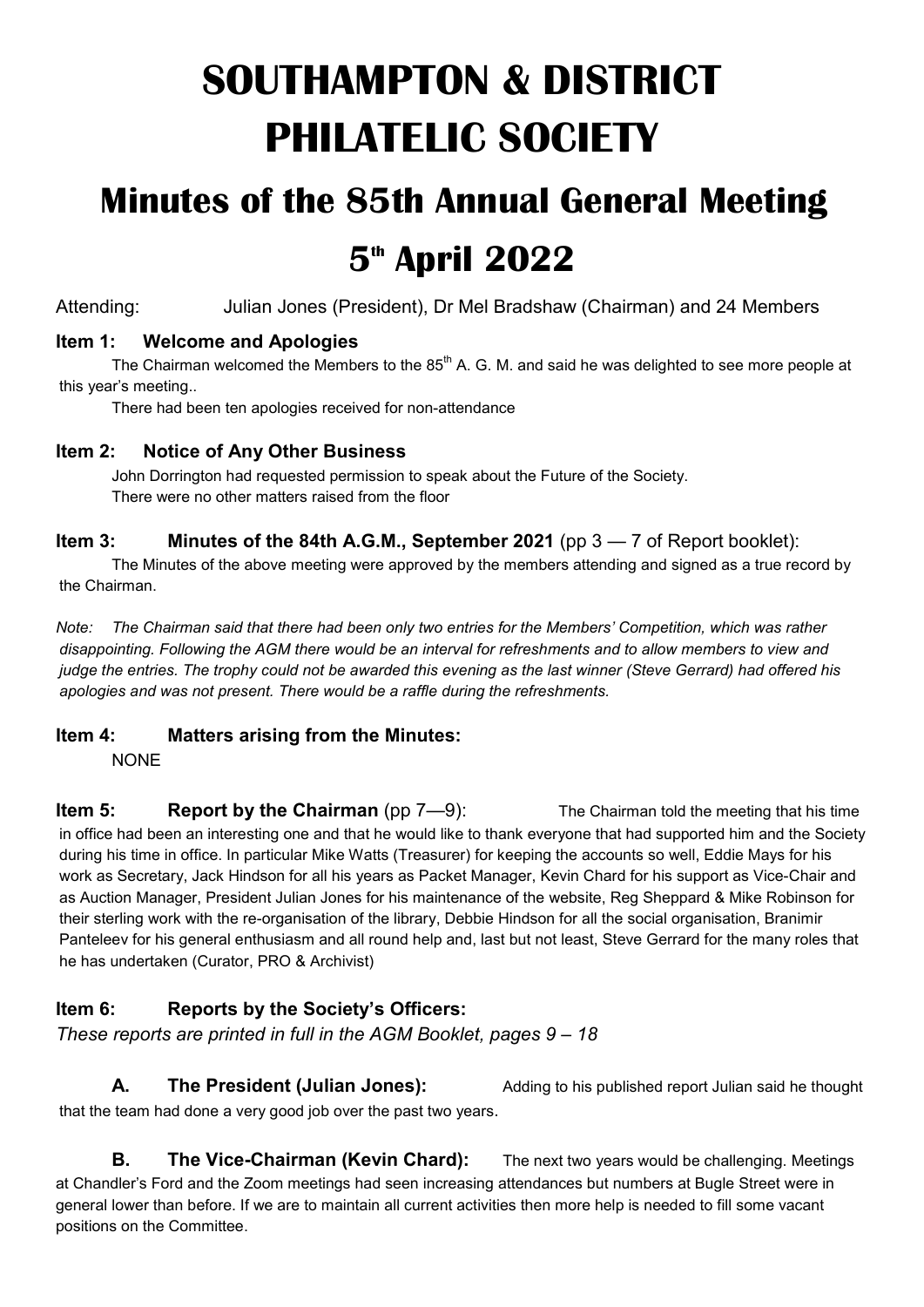**C.** The Treasurer (Mike Watts): Although COVID had affected the Society's activities it was not all bad news. The drop in Expenses had outweighed the drop in Income. This year had started well. The collection that was sold in the January auction for £1,000 had been given to the Society funds. Next year would probably be more interesting from a financial point of view.

**D. The Secretary (Eddie Mays):** The only thing that Eddie added to his published report was his slight disappointment that no-one had stepped forward to fill his roles. As the largest Society in the UK he felt that it should be possible to find some-one to take over as Editor.

**E.** Auction Manager (Kevin Chard): As he had said in his report the results of the last October Auction were disappointing and future Grand Auctions are under review. They are much more expensive to run both financially and from a manpower point of view.

The July auction is virtually full now.

**Mel Bradshaw:** I am away for the April Auction. Someone else will have to help on the desk.

**Dave Lewis:** The COVID restrictions last year did not help the Grand Auction.

**Peter Bruce:** There will be an auction at Chandler's Ford in August meeting. There will be 200 lots from the Roger Lewis Collection. There are still 200 albums to be catalogued. This auction will be for members only

**Mel Bradshaw:** Offered his thanks to Kevin for all his hard work with the auctions over the past year

**F. Competitions' Secretary (Alan Whittaker):** Expressed disappointment in the low number of entries for this evening's competition.. He hoped there would be more response for the main competition evening in July.

**G. Packet Manager (Mel Bradshaw):** The Packet circuit is going very well. There are over 50 participants with new members joining in. The Isle of Wight has two packets in operation and sales are extremely good. There is a continuing need for more good quality contributors as some of the existing vendors are likely to be less active.

#### **H. Membership Secretary & Chandler's Ford Convener (Mike Vokes):**

Mike has offered his apologies for his non-attendance and has nothing to add to his published report.

**Mel Bradshaw**: Commented that the Thursday afternoon meetings now attract members from as far away as both Fareham & New Milton, which is a very healthy sign.

**I. Librarian (Reg Sheppard):** Reg said that he is very pleased with the work that he and Mike Robinson had managed to achieve over the past year and he would now like to see the library used more. There was a chance that the Society might be able to acquire a complete set of the Stanley Gibbons catalogue "Stamps of the World". The current issue was sold out and the next issue is due in November, when a member is looking to update his version and pass the old one on to the Society.

**Mel Bradshaw:** Thanked both Reg and Mike for their incredible work over the past year

**J. & K. P. R. O., Archivist & Curator (Steve Gerrard):** Steve was unable to attend due to sickness but he had previously written detailed reports on all his roles within the Society. In his absence the Chairman thanked him for all his efforts this year and wished him a speedy recovery.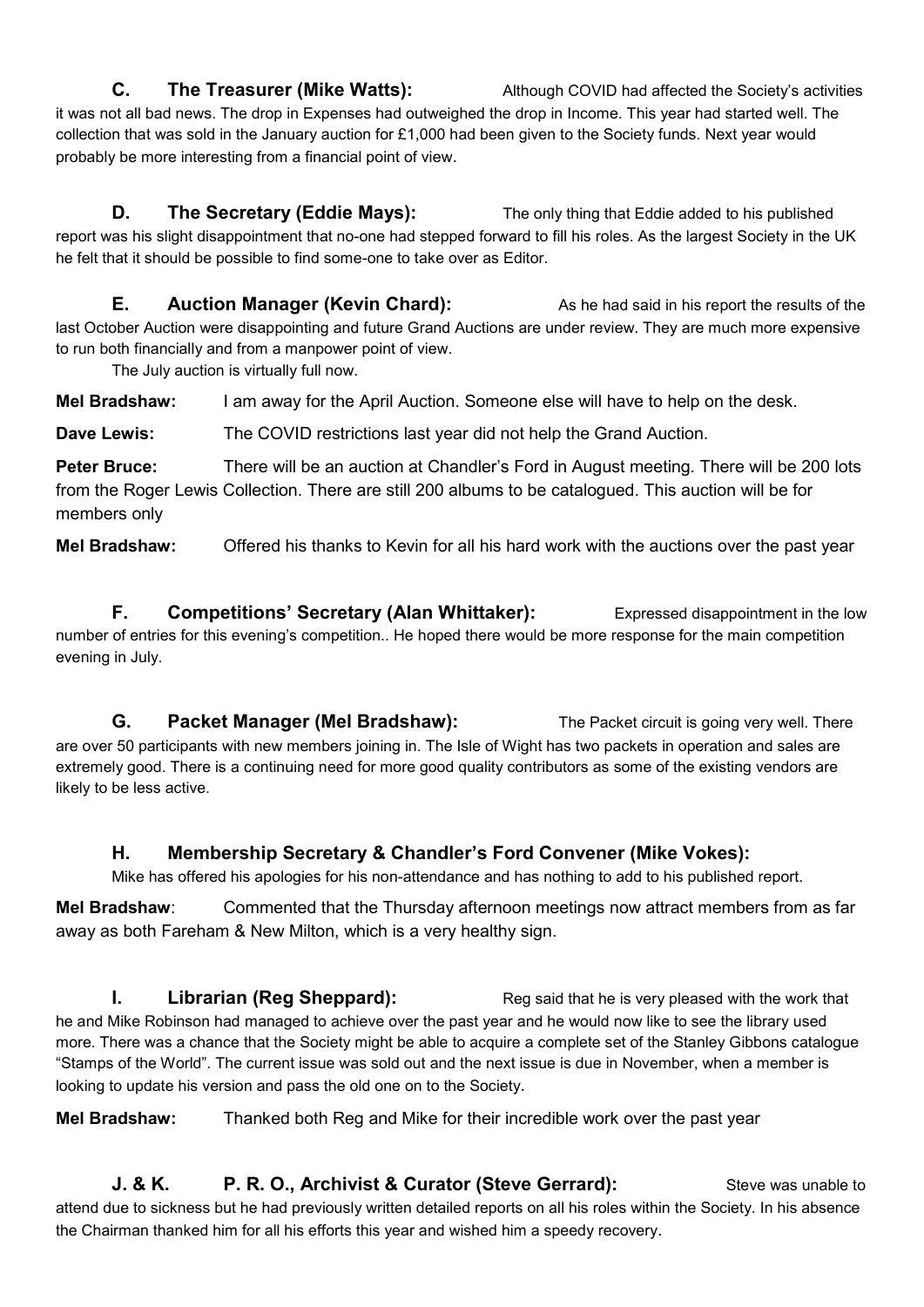### **Item 7. To confirm the Officers in Post at the 2022 A. G. M.**

The President **Indian Jones FRPSL** Hon. Treasurer **Mike Watts** Auction Manager & Kevin Chard Auctioneer Hon. Membership Sec. & Mike Vokes Chandler's Ford Convener Packet Manager **Dr Mel Bradshaw** Hon. Asst Treasurer Debbie Hindson Programme Secretary Patrick Austin Society Archivist & Steve Gerrard Curator of Collection

#### **The confirmation of these Officers was unanimously agreed by the Members attending**

#### **Item 8. The Election of Society Officers for 2022 / 2023**

| Vice-President                  | Dr Mel Bradshaw      |
|---------------------------------|----------------------|
| Chairman                        | Kevin Chard          |
| Vice-Chairman                   | Mike Watts           |
| Competitions' Secretary         | Alan Whittaker       |
| Librarian                       | Reg Sheppard         |
| <b>Public Relations Officer</b> | <b>Steve Gerrard</b> |
| Jnr Members' Rep.               | Lorraine Simms       |
| Members' Rep.                   | Jim Rankin           |
| Chandlers' Ford Rep.            | Peter Bruce          |

#### **The election of these Officers was unanimously agreed by the Members attending**

The **Posts of Secretary and Editor of "Postmark"** remain unfilled.

However **Kathy Bruce** has agreed to act as **Secretary to the Committee** for Committee Meetings

#### **Item 9. Appointment of the Society Auditor**

Peter Jones confirmed that he is happy to continue as the Society Auditor for the coming year

#### **Item 10. Presentation of Honorary Life Memberships:**

There then followed a short ceremony when the Society President awarded Honorary Life Membership Certificates to:

**Jack Hindson** for his many years' service to the Society as Packet Manager

The retiring Chairman **Dr Mel Bradshaw** for his service to the Society in a number of Positions

#### **Item 11. Any Other Business:**

#### **a. John Dorrington – The Future.**

John prefaced his remarks by expressing his concerns over some of the reports in the booklet. He then explained that in the Post war years (1950s) the Society believed that to be viable it needed a membership of between 150 and 200. The Society's fortunes had dipped in the mid-1950s, Postmark had been suspended, Gordon Thorne and other members had left for various reasons.